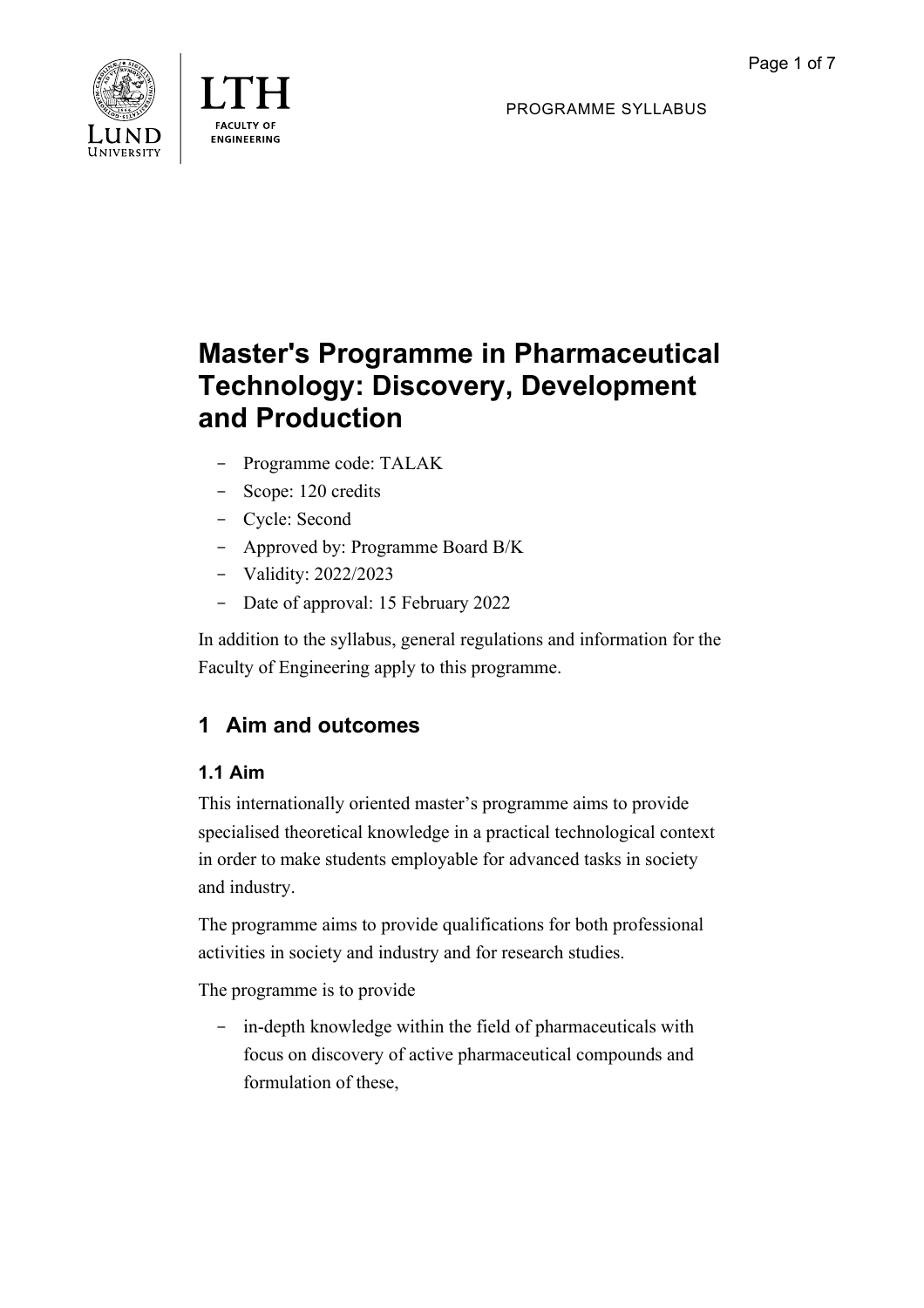- understanding of the entire chain in discovery and development of a new drug product including how drug products are manufactured,
- in-depth understanding of pharmaceutical products based on a molecular approach covering both small organic molecules and biologics. The main topics of the programme include drug chemistry, pharmacology, biological drugs, drug formulation, quality systems of the pharmaceutical industry and how to characterize drug substances and drug products. The programme does not focus on preclinical and clinical research,
- training in how to plan, complete and assess experiments, and an ability to use theoretical framework models to describe physical, biological and chemical processes as well as to assess the applicability and limitations of these models in different contexts,
- ability to create and develop products with the desired biological effect as well as high patient acceptance, following the requirements by the authorities concerning quality safety and efficacy, and ability to consult both specialized and scientific literature.

#### **1.2 Outcomes for a Degree of Master of Science (120 credits)**

(Higher Education Ordinance 1993:100)

#### **Knowledge and understanding**

For a Degree of Master of Science (120 credits) the student shall

- demonstrate knowledge and understanding in the main field of study, including both broad knowledge of the field and a considerable degree of specialised knowledge in certain areas of the field as well as insight into current research and development work, and
- demonstrate specialised methodological knowledge in the main field of study.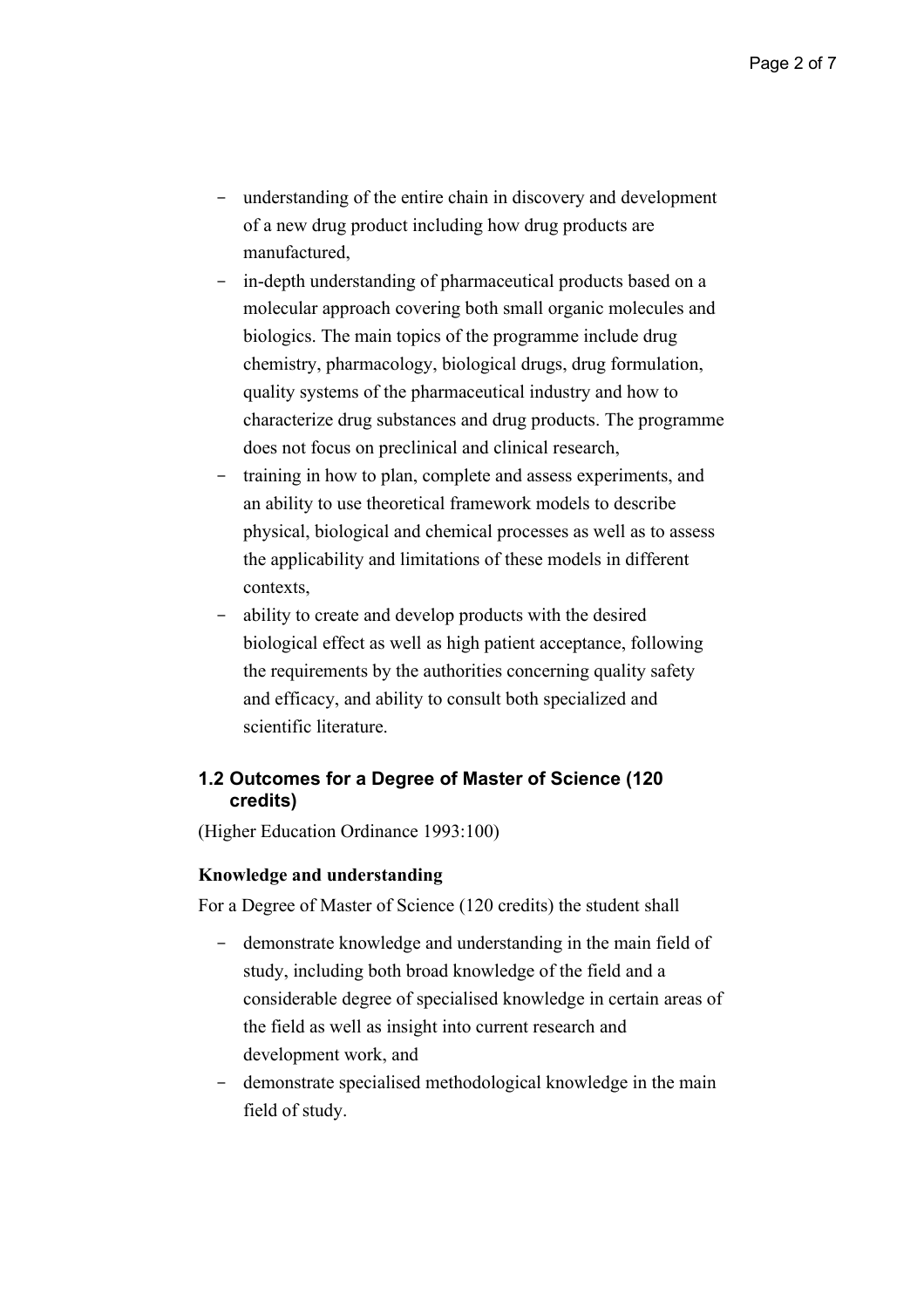#### **Competence and skills**

For a Degree of Master of Science (120 credits) the student shall

- demonstrate the ability to critically and systematically integrate knowledge and analyse, assess and deal with complex phenomena, issues and situations even with limited information,
- demonstrate the ability to identify and formulate issues critically, autonomously, and creatively as well as to plan and, using appropriate methods, undertake advanced tasks within predetermined time frames and so contribute to the formation of knowledge as well as the ability to evaluate this work,
- demonstrate the ability in speech and writing both nationally and internationally to report clearly and discuss his or her conclusions and the knowledge and arguments on which they are based in dialogue with different audiences, and
- demonstrate the skills required for participation in research and development work or autonomous employment in some other qualified capacity.

#### **Judgement and approach**

For a Degree of Master of Science (120 credits) the student shall

- demonstrate the ability to make assessments in the main field of study informed by relevant disciplinary, social and ethical issues and also to demonstrate awareness of ethical aspects of research and development work,
- demonstrate insight into the possibilities and limitations of research, its role in society and the responsibility of the individual for how it is used, and
- demonstrate the ability to identify the personal need for further knowledge and take responsibility for his or her ongoing learning.

#### **1.3 Specific outcomes for a Degree of Master of Science (120 credits)**

For a Degree of Master of Science (120 credits) the student must demonstrate the knowledge and skills required for working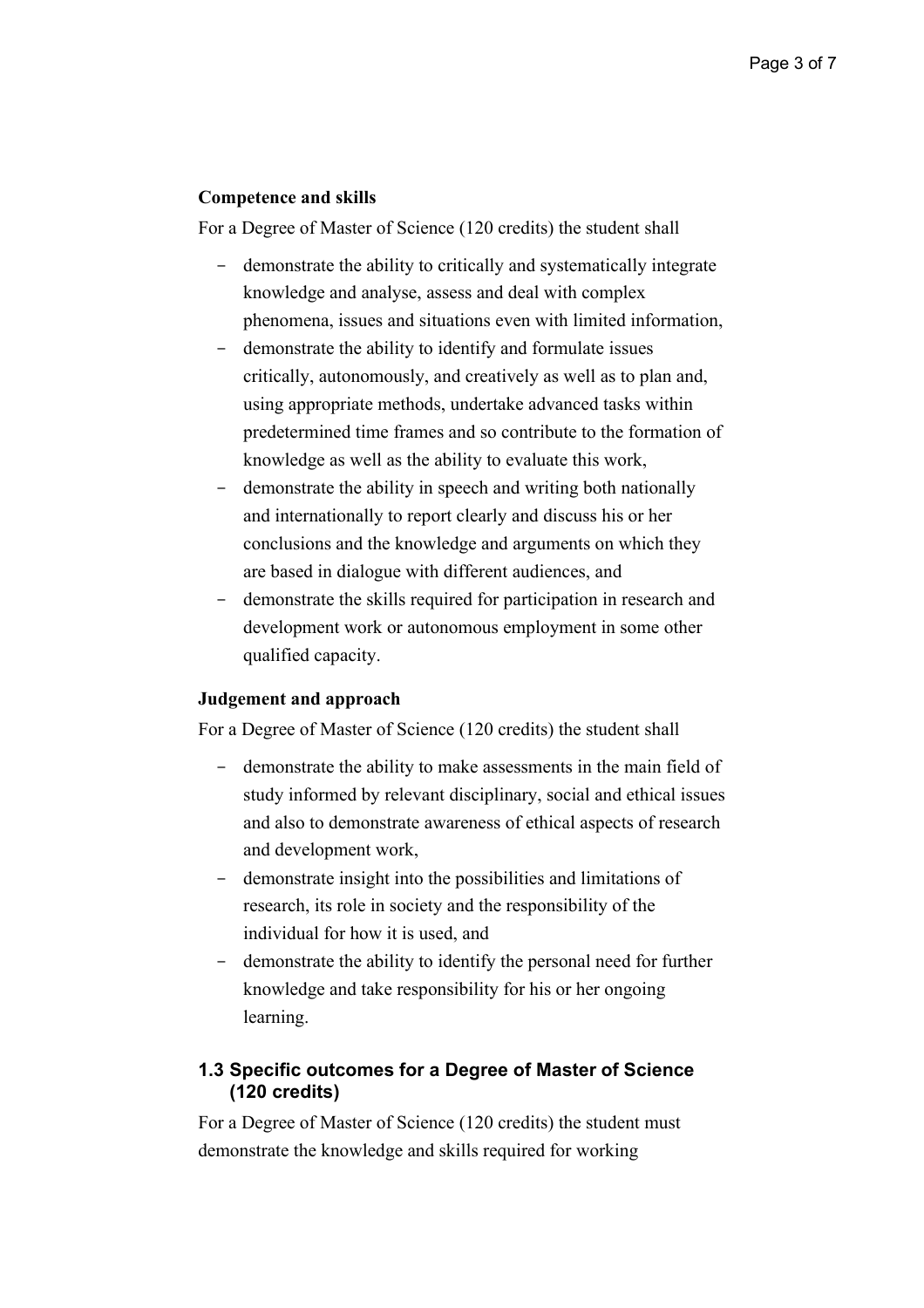independently in research and development or in another advanced context within the area of pharmaceutical technology: discovery, development, and production.

#### **Knowledge and understanding**

For a Degree of Master (120 credits) the student shall

- demonstrate in-depth knowledge of the scientific basics and of science and technology disciplines relevant to the fields of medicinal chemistry and pharmacology, pharmaceutical formulation, and biological drugs,
- demonstrate knowledge of the quality systems that control the pharmaceutical industry,
- demonstrate insight into current research methods and development work in the area of pharmaceutical discovery and pharmaceutical development, and
- demonstrate in-depth methodological knowledge about how to characterize drug substances and drug preparations in terms of chemical, biochemical and physical properties.

#### **Competence and skills**

For a Degree of Master of Science (120 credits) the student shall

- demonstrate ability to systematically assess the desired pharmacological profile of a drug substance and based on this suggest strategies for the development of such a drug substance in terms of both small molecules and biological drugs,
- demonstrate ability to suggest a pharmaceutical formulation based on the characteristics of a drug substance and the desired pharmacokinetic profile of the drug,
- demonstrate the ability to participate in research and development projects in the field, and also have an understanding of those parts of a drug development that are not primarily included in the educations such as clinical trials,
- demonstrate the ability to acquire new knowledge within the field, for example through literature studies and integrate this with previous knowledge,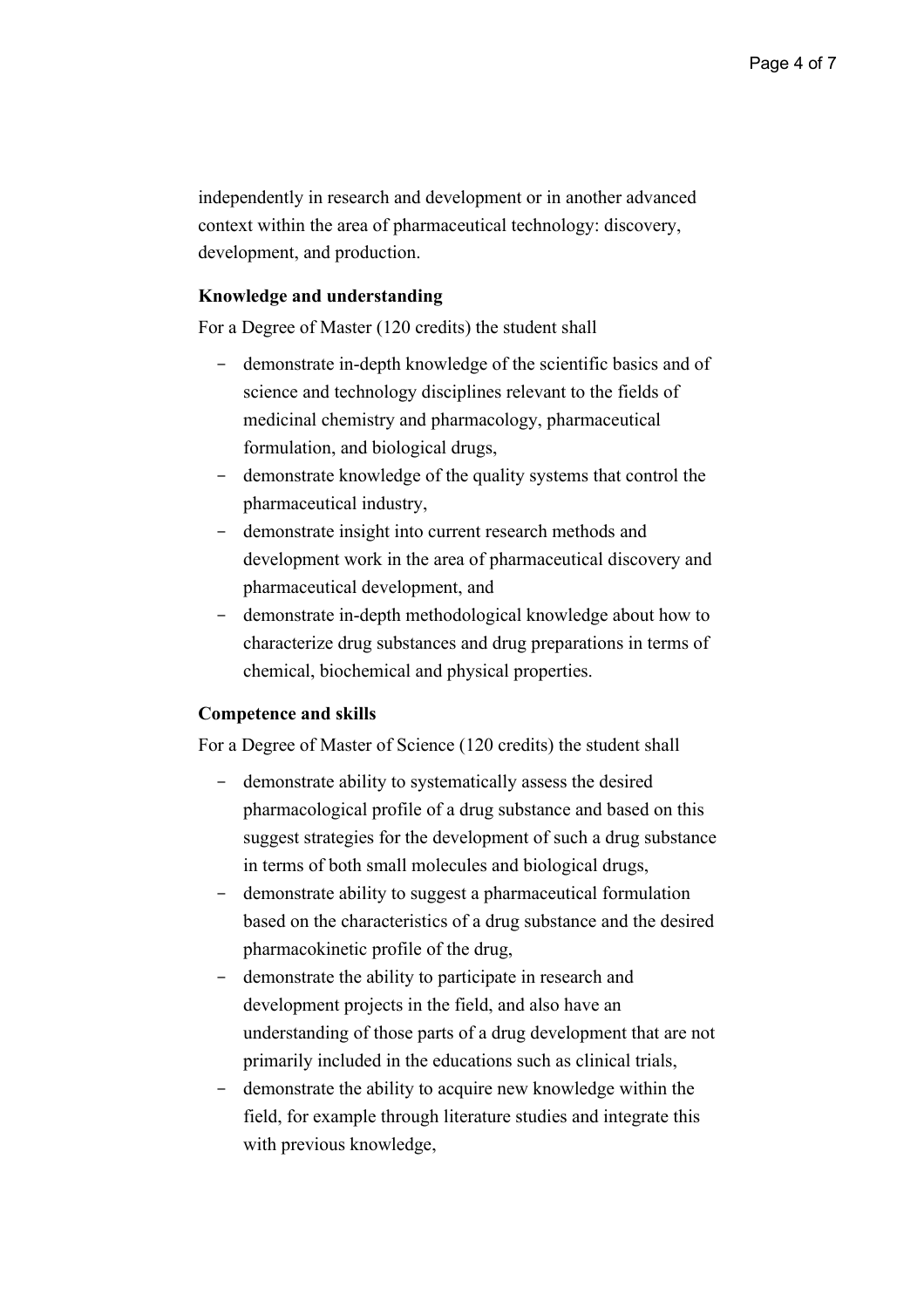- demonstrate the ability to in international contexts report laboratory work, literature reviews and various forms of project work both verbally and written as well as the ability to follow the industry-established standard for writing different types of documents,
- demonstrate the ability to develop and design drug products taking into account the patient's needs and situation as well as the local and global society's goals for a sustainable development,
- demonstrate the ability to independently plan and carry out experimental work, to implement qualified tasks in the field, to work with major project tasks, and
- demonstrate the capacity for collaboration in various constellations.

#### **Judgement and approach**

For a Degree of Master of Science (120 credits) the student shall

- demonstrate the ability to make assessments in the field of drug discovery, development and production, informed by relevant disciplinary, social and ethical aspects, such as ethical rules for drug research and understanding patient needs,
- demonstrate the ability to analyse and critically assess different technical solutions in the field,
- have an understanding of the ethical aspects of research including the ethics in experimental sciences, preclinical and clinical research,
- demonstrate the ability to analyse and critically assess different technical solutions in the field including evaluating the safety and quality aspects of a drug product, and
- demonstrate the ability to identify their need for further knowledge in the field and to continuously develop and broaden their knowledge and skills in the field.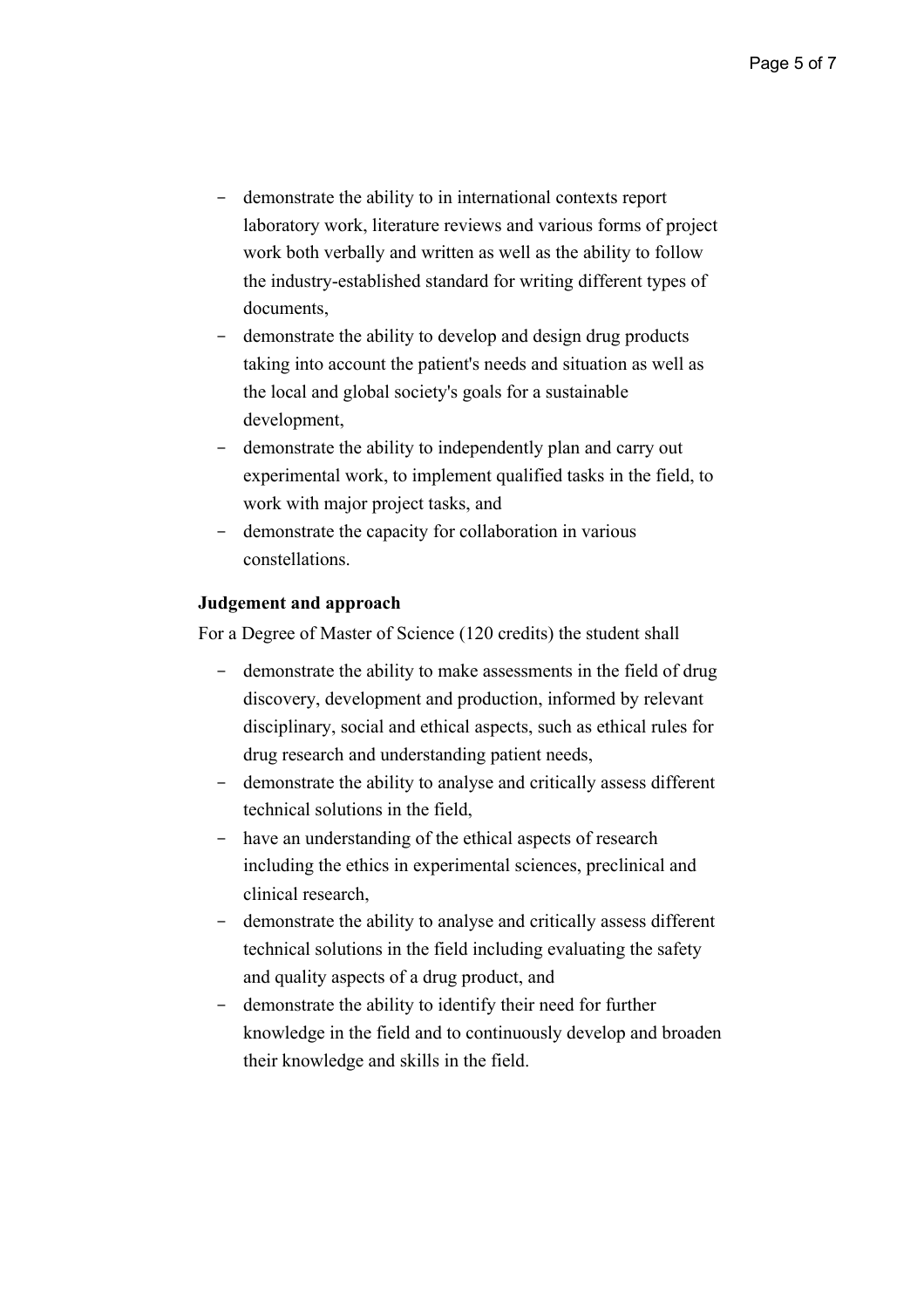#### **1.4 Further studies**

On completion of the second-cycle degree, students have basic eligibility for third-cycle studies.

## **2 Programme structure**

The program comprises 120 credits including 52.5 credits compulsory courses, 15 credits of elective-compulsory courses, 22.5 credits optional courses within the program and a degree project of 30 credits. Each year, the programme is adapted to the current pharmaceutical specialisation of the Engineering programmes in Biotechnology Engineering and Chemical Engineering. The range of courses offered includes relevant courses from other specialisations.

#### **2.1 Courses**

The courses included in the programme are indicated in the timetable. In addition to these courses, students are entitled to accreditation of 7.5 credits of courses in Swedish (organised by Lund University for exchange students).

## **3 Specific admission requirements**

#### **3.1 Admission requirements**

A Bachelor's degree in chemical engineering, biotechnology, chemistry, or medicinal chemistry. Completed courses of at least 10 credits/ECTS in mathematics (including algebra, analysis and statistics) and at least 60 credits/ECTS in chemistry, chemical engineering or biotechnology of which at least 5 credits/ECTS in organic chemistry, 5 credits/ECTS in biochemistry/cell biology, and 5 credits/ECTS in analytical chemistry. English 6.

## **4 Degree**

#### **4.1 Degree requirements**

For a Degree of Master of Science (120 credits) students must successfully complete courses comprising 120 credits, including a